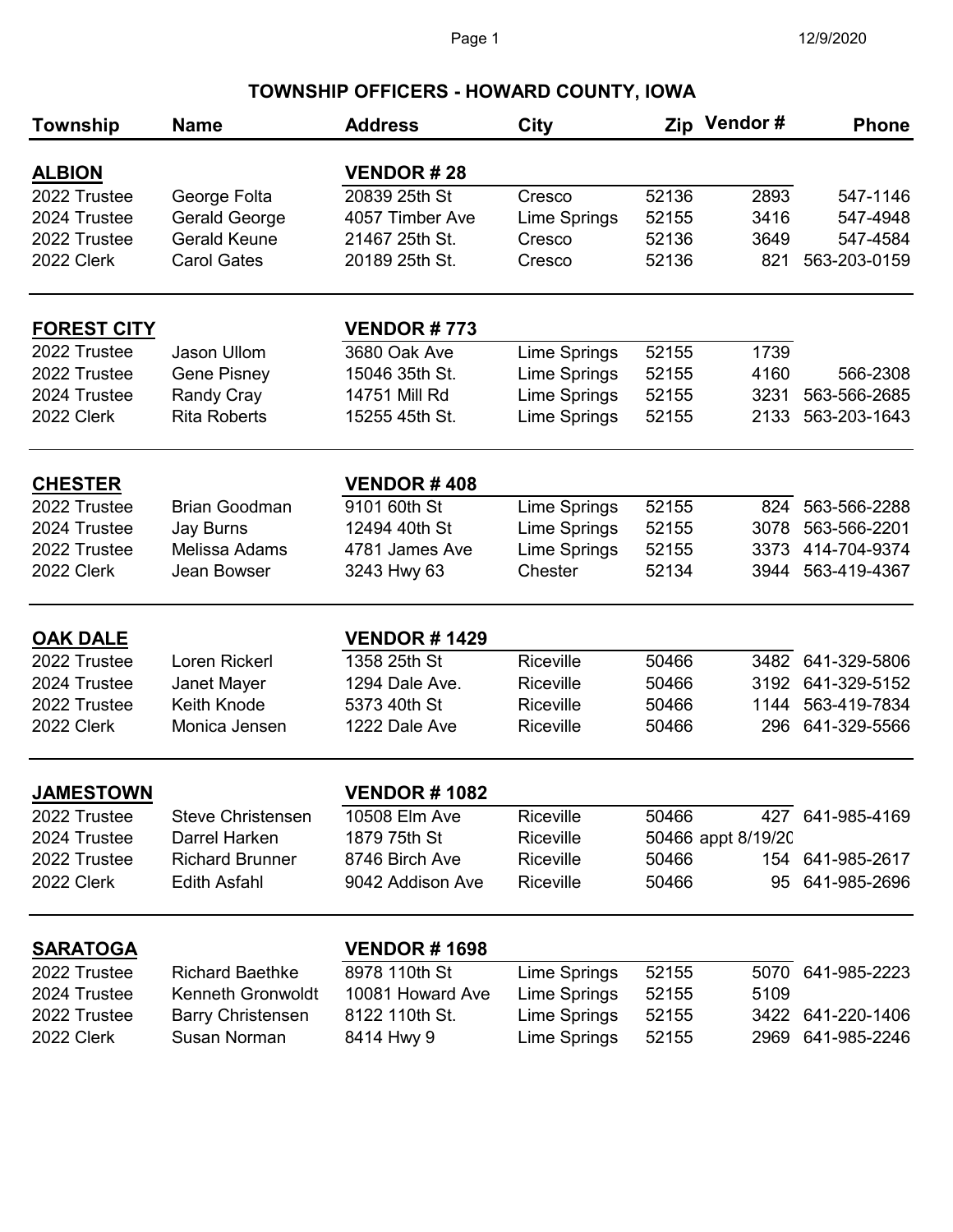## **TOWNSHIP OFFICERS - HOWARD COUNTY, IOWA**

| <b>Township</b>    | <b>Name</b>               | <b>Address</b>       | <b>City</b>  |       | Zip Vendor#        | <b>Phone</b>      |
|--------------------|---------------------------|----------------------|--------------|-------|--------------------|-------------------|
| <b>HOWARD CTR</b>  |                           | <b>VENDOR#1698</b>   |              |       |                    |                   |
| 2022 Trustee       | David Ollendick           | 7968 Oak Ave         | Lime Springs | 52155 | 3746               | 563-547-4926      |
| 2024 Trustee       | <b>Arthur Schwarzhoff</b> | 17977 65th St        | Lime Springs | 52155 | 2182               | 563-547-2771      |
| 2022 Trustee       | <b>Jerry Reicks</b>       | 8281 Robin Ave       | Lime Springs | 52155 | 3176               | 319-240-9991      |
| 2022 Clerk         | <b>Gary Gassett</b>       | 9253 Pleasant Ave    | Lime Springs | 52155 | 4161               | 641-330-1079      |
| <b>VERNON SPGS</b> |                           | <b>VENDOR#1807</b>   |              |       |                    |                   |
| 2022 Trustee       | <b>Mark Reis</b>          | 6888 Timber Ave      | Lime Springs | 52155 | 4760               | 563-547-3717      |
| 2024 Trustee       | <b>Chad Reinhart</b>      | 20705 115th St       | Cresco       |       | 52136 appt 01/2019 |                   |
| 2022 Trustee       | Ken Hruska                | 20209 115th St       | Cresco       | 52136 | 4779               | 563-380-8212      |
| 2022 Clerk         | Roger Kleve               | 8261 Yankee Ave      | Cresco       | 52136 | 599                | 563-547-3289      |
| <b>NEW OREGON</b>  |                           | <b>VENDOR # 1411</b> |              |       |                    |                   |
| 2022 Trustee       | Dean Hubka                | 22187 190th St       | Cresco       | 52136 | 1009               | 563-380-8450      |
| 2024 Trustee       | <b>Jeff Hrdlicka</b>      | 21376 190th St       | Cresco       | 52136 | 2395               | 563-569-8421      |
| 2022 Trustee       | Mike Mrachek              | 16038 Timber Ave     | Cresco       | 52136 | 4450               | 563-547-5974      |
| 2022 Clerk         | <b>Bob Stika</b>          | 18702 Willow Ave     | Cresco       | 52136 | 3290               | 563-547-4432      |
| <b>PARIS</b>       |                           | <b>VENDOR #1464</b>  |              |       |                    |                   |
| 2022 Trustee       | <b>Brad Sovereign</b>     | 15799 Robin Ave      | Cresco       | 52136 | 4102               | 563-380-8432      |
| 2024 Trustee       | <b>Sylvester Mrachek</b>  | 14198 Robin Ave      | Cresco       | 52136 | 1372               | 563-547-4198      |
| 2022 Trustee       | Lon F Scheidel            | 14695 Robin Ave      | Cresco       | 52136 | 3009               | 563-547-4300      |
| 2022 Clerk         | <b>Chuck Stevenson</b>    | 16327 160th St       | Elma         | 50628 | 5217               | 563-547-5397      |
| <b>HOWARD</b>      |                           | <b>VENDOR#1019</b>   |              |       |                    |                   |
| 2022 Trustee       | Jason Ludwig              | 9732 160th St        | Elma         | 50628 |                    | 4408 641-330-1891 |
| 2024 Trustee       | Glen Pietan               | 16421 Jade Ave       | Elma         | 50628 | 4935               | 641-393-2574      |
| 2022 Trustee       | <b>Kurt Grover</b>        | 13952 Howard Ave     | Elma         | 50628 | 4162               | 641-330-8895      |
| 2022 Clerk         | <b>Trudy O'Donnell</b>    | 7208 135th St        | Elma         | 50628 | 1589               | 641-393-2187      |
| <b>AFTON</b>       |                           | <b>VENDOR#26</b>     |              |       |                    |                   |
| 2022 Trustee       | <b>Mike Marr</b>          | 2989 130th St        | Riceville    |       | 50466 Appt 8/5/20  |                   |
| 2024 Trustee       | <b>Gary Ries</b>          | 5679 195th St        | Elma         | 50628 | 4930               | 641-393-2677      |
| 2022 Trustee       | Ronald O'Donnell          | 2213 190th St        | Elma         | 50628 | 1486               | 641-220-4394      |
| 2022 Clerk         | <b>Judy Biwer</b>         | 16219 Douglas Ave    | Elma         | 50628 | 3713               | 641-220-0802      |